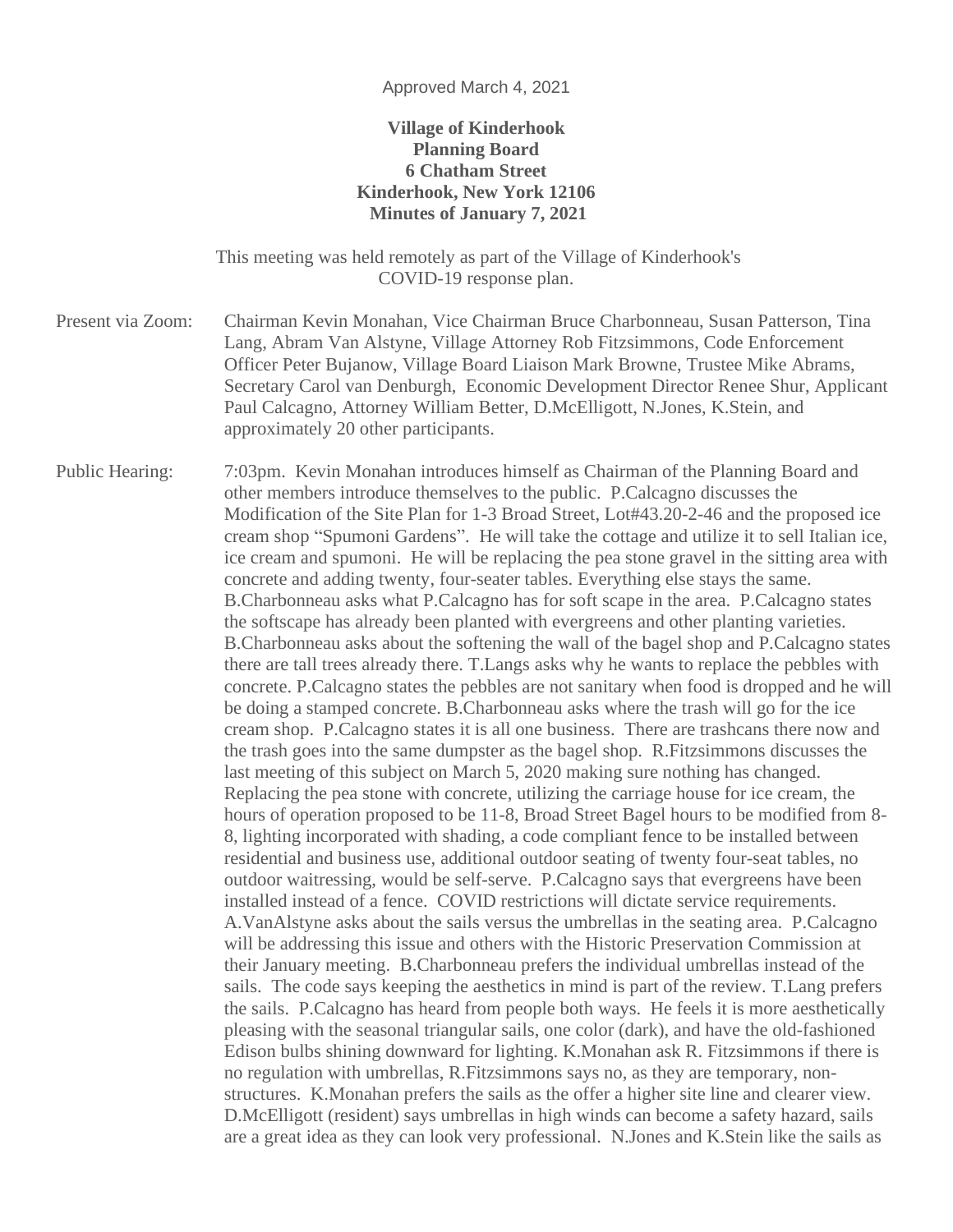well but discuss the need for more trash receptacles in the area as the one outside the bagel shop gets very full. P.Calcagno states that there are two trash cans in the seating area behind the plantings. He does empty the municipal trash can daily and, on the weekends, when there is a lot of walking traffic. T.Lang states people dump their personal trash in the container. P.Calcagno states it is a cost of doing business. R.Fitzsimmons asks about the second floor dining at the Flammerie, as that was on the March 2020 meeting agenda. P.Calcagno states they have cleaned and painted the room but will address the Flammerie at a later date due to the COVID restrictions. P.Calcagno discusses the public bathrooms up at Lake Placid. As a community, we may want to look at this with increased bike trail usage and the need for more outdoor venues. P.Calcagno will be meeting with the HPC to discuss replacing the concrete steps at the bagel shop  $\&$ bakery with proper height stones with a wider width.

Motion to close the Public Hearing by B.Charbonneau, A.VanAlstyne seconds, all in favor.

- Call to Order: 7:25pm
- Approve minutes: T.Lang motions to approve the Planning Board meeting minutes of December 3, 2020 and December 17, 2020. A.VanAlstyne seconds, all in favor.
- Funds Remaining: \$1153.26
- Correspondence: 1. Received from R.Shur, Village of Kinderhook Economic Development Director, a positive letter of support for 1-3 Broad Street "Spumoni Gardens". This letter will be on file with the final minutes.

2. Received from R.Shur, as a private citizen, provided documents of categories of artwork can be used for the advisory opinion on The School. This also will be on file with the final minutes.

Old Business: Paul Calcagno, Modification of Site Plan, 1-3 Broad Street Lot#43.20-2-46. Proposed ice cream shop "Spumoni Gardens. R.Fitzsimmons goes through the SEQRA form:

- 1. Will the proposed action create a material conflict with an adopted land use plan or zoning regulations? NO
- 2. Will the proposed action result in a change in use or intensity of use of land? NO
- 3. Will the proposed action impair the character or quality of the existing community? NO
- 4. Will the proposed action have an impact on the environmental characteristics that caused the establishment of a Critical Environmental Area (CEA)? NO
- 5. Will the proposed action result in an adverse change in the existing level of traffic or affect existing infrastructure for mass transit, biking or walkway? NO
- 6. Will the proposed action cause an increase in the use of energy and it fails to incorporate reasonably available energy conservation or renewable energy opportunities? NO
- 7. Will the proposed action impact existing: public/private water supplies or public/private wastewater treatment utilities? NO
- 8. Will the proposed action impair the character or quality of important historic, archeological, architectural or aesthetic resources? NO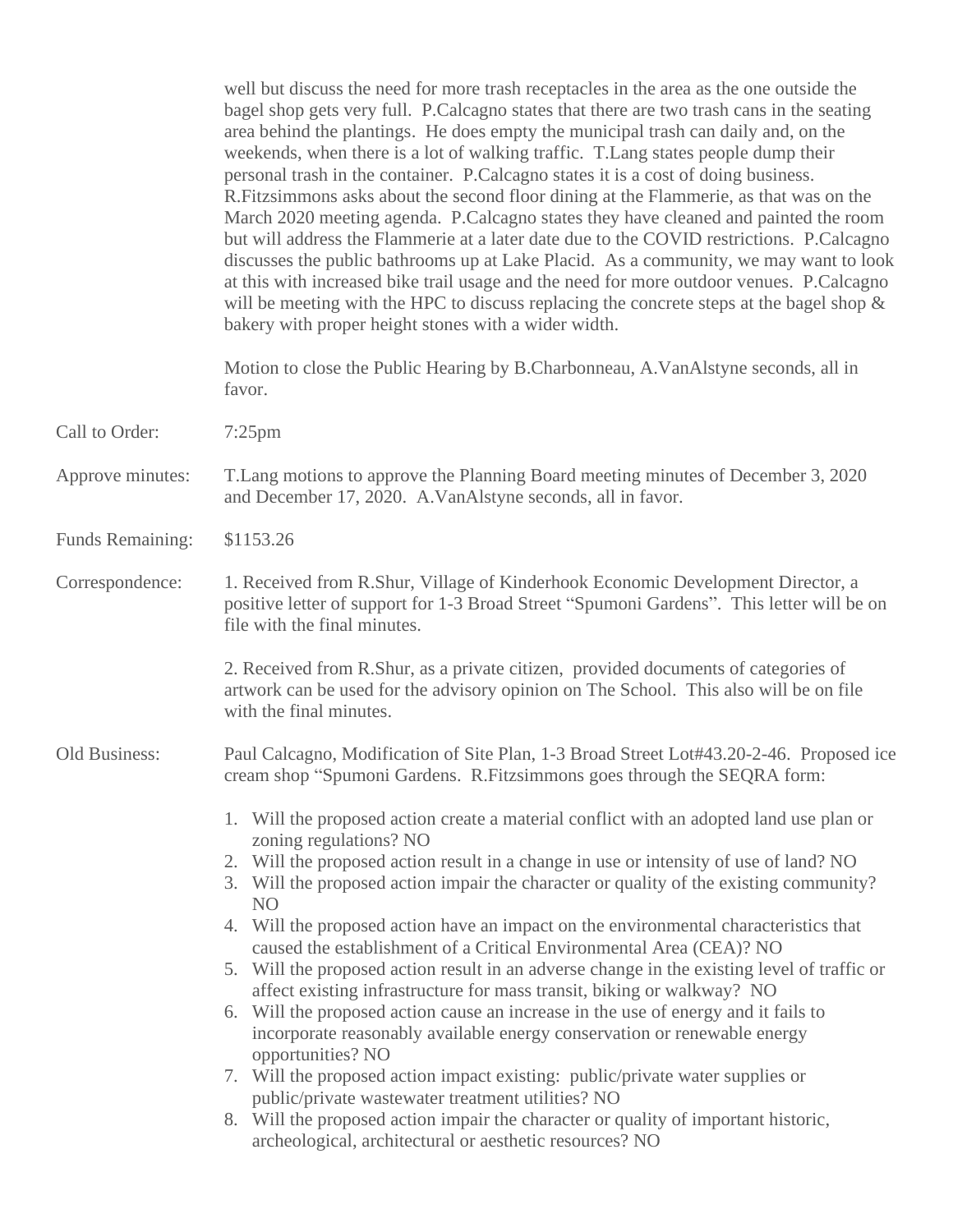|                      | 9. Will the proposed action result in an adverse change to natural resources (wetlands,<br>waterbodies, groundwater, air quality, flora and fauna)? NO<br>10. Will the proposed action result in an increase in the potential for erosion, flooding or<br>drainage problems? NO<br>11. Will the proposed action create a hazard to environmental resources or human health?<br>N <sub>O</sub>                                                                                                                                                                                                                                                                                                                                                                                                                                                                                                                                                                                                                                                                                                                                                                                                                                                                                                                                                                                                                                                                                                                                                                                                                                                                                                                                                                                                                                                                                                                                                    |
|----------------------|--------------------------------------------------------------------------------------------------------------------------------------------------------------------------------------------------------------------------------------------------------------------------------------------------------------------------------------------------------------------------------------------------------------------------------------------------------------------------------------------------------------------------------------------------------------------------------------------------------------------------------------------------------------------------------------------------------------------------------------------------------------------------------------------------------------------------------------------------------------------------------------------------------------------------------------------------------------------------------------------------------------------------------------------------------------------------------------------------------------------------------------------------------------------------------------------------------------------------------------------------------------------------------------------------------------------------------------------------------------------------------------------------------------------------------------------------------------------------------------------------------------------------------------------------------------------------------------------------------------------------------------------------------------------------------------------------------------------------------------------------------------------------------------------------------------------------------------------------------------------------------------------------------------------------------------------------|
|                      | Motion made by S.Patterson to issue a negative declaration for purposes of SEQRA.<br>T. Lang seconds, all in favor.                                                                                                                                                                                                                                                                                                                                                                                                                                                                                                                                                                                                                                                                                                                                                                                                                                                                                                                                                                                                                                                                                                                                                                                                                                                                                                                                                                                                                                                                                                                                                                                                                                                                                                                                                                                                                              |
|                      | Motion made by A.VanAlstyne to approve the Modification of Site Plan, 1-3 Broad<br>Street. This would include approving the sails. If HPC does not approve the sails, then<br>default to the umbrellas. T.Lang seconds, all in favor.                                                                                                                                                                                                                                                                                                                                                                                                                                                                                                                                                                                                                                                                                                                                                                                                                                                                                                                                                                                                                                                                                                                                                                                                                                                                                                                                                                                                                                                                                                                                                                                                                                                                                                            |
| <b>New Business:</b> | 1. Site Plan Review for 6 Broad Street<br>Paul Calcagno Kinderhook NY Lot#43.20-1-28<br>Proposed wine & liquor shop "Broad Street Wine & Liquor"                                                                                                                                                                                                                                                                                                                                                                                                                                                                                                                                                                                                                                                                                                                                                                                                                                                                                                                                                                                                                                                                                                                                                                                                                                                                                                                                                                                                                                                                                                                                                                                                                                                                                                                                                                                                 |
|                      | P. Calcagno sent pictures of the interior of the building. The main floor would be used for<br>the store and the basement for storage. There is a handicap ramp in the back for<br>accessibility and deliveries. Broad Street Wine & Liquor would rent the location from<br>PCJ Development. B.Charbonneau asks how much of the lot is leftover. P.Calcagno<br>states there is 20 feet in the back of the property. The original size of the building was<br>100' deep, now it is 80' deep. K.Monahan asks if the handicap access is accessed off of<br>Albany Avenue or Broad Street. P.Calcagno states Broad Street. S.Patterson asks about<br>proposed hours. P.Calcagno states it would be open for sales 7 days a week 9-9 and 12-6<br>on Sundays. They can be inside the building working, just cannot have sales outside of<br>these times. A. VanAlstyne asks who will be running the liquor store as the application<br>says Meghan Calcagno. P.Calcagno states Broad Street Wine & Liquor. He has to get the<br>building's use approved first in order for the pending application to move forward with<br>the NYS Liquor Authority. This building was built with very strong trusses which would<br>work well with the heavy boxes of liquor. A. Van Alstyne asks if the building has a full<br>basement. P.Calcagno states yes with high ceilings. B.Charbonneau states in the B1<br>business district and the building is 80-85% of the site plan and we could accept this as<br>the final site plan. S. Patterson asks about the no parking requirement as it is retail.<br>R. Fitzsimmons confirms as this is the modification that was made by the Village where<br>we are not counting parking spaces. Using existing facilities and buildings in the<br>business district. R. Fitzsimmons asks about signage. P. Calcagno says once this is<br>approved, he can come back to Planning Board with signage idea or use compliant |

signage on the building and hanging off the building, which would stay within code requirements and keep within the natural look of the village. This would require HPC review as well. The Planning Board is comfortable with approving for signage as long as it is code compliant and approved by the HPC.

There is no Public Hearing needed as it is a Site Plan review, not a Special Use Permit. M.Browne asks to confirm that this is an approval for a liquor store/retail. R.Fitzsimmons confirms this would be the first use for the building since it was rebuilt. SEQRA questions read previously. If no one envisions a negative environmental impact by this project, motion could be made for a negative declaration of SEQRA. Motion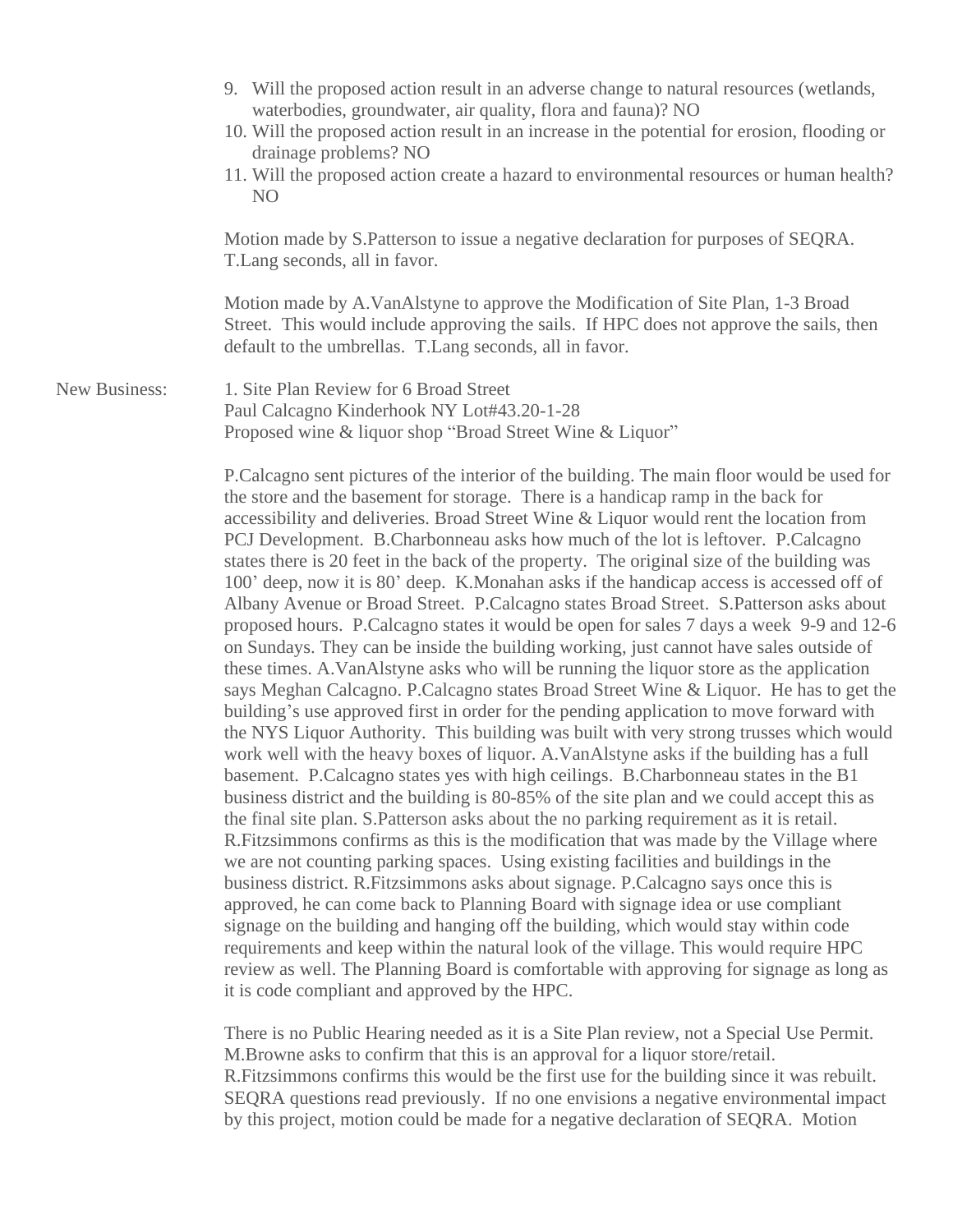made by A.VanAlstyne to issue a negative declaration for purposes of SEQRA. S.Patterson seconds, all in favor.

Motion to accept the Site Plan review for 6 Broad Street made by T.Lang, K.Monahan seconds, all in favor.

2. Advisory Opinion discussion for 25 Broad Street "The School".

W.Better speaks on behalf of J.Shainman "The School". He confirms all Planning Board members have received a copy of the application submitted to the Zoning Board of Appeals. This is a cultural arts facility operated since 2012. Earlier this year, an installation of art by Nick Cave was proposed with an affixed vinyl product. On October 5, 2020, a letter was submitted by the Building Inspector stating that the installation of "Truth Be Told" was an unlawful sign or banner and a Certificate of Appropriateness was required by the Historic Preservation Commission. Within the 60-day period, an appeal was made to the Zoning Board of Appeals. The Planning Board gets to make an advisory opinion on that appeal. W.Better states that their position on this is "Truth Be Told" is not a sign, banner or billboard. A small sign narrative is on the front yard of The School that describes what this work of art is. The Village Zoning ordinance defines sign as a structure or device, attached to a structure or painted or represented on a structure, which is in the nature of an announcement, direction or advertisement. There is nothing in the words "Truth Be Told" that constitutes a direction, announcement or advertisement. The Village ordinance also describes what a sign isn't. A sign does not include a variety of flags, insignias, organizational items that reflect a campaign, a drive, a movement or an event which is temporary in nature. This piece of art was installed for a 90-day period of time in association with the election and is temporary in nature. Art Omi in the Town of Ghent does not get involved with the changing out of art. In order to go in front of the HPC, you have to apply for a building permit. If you don't need a building permit, you don't go to the HPC. There are signs throughout the village that don't require a building permit, "Justice for Harold", "Black Lives Matter" and seasonal decorations as they are ideas. The concern here may be the size. The application tries to define art, which is nearly impossible. He refers to the correspondence received from R.Shur. The Visual Artists Rights Act that prohibits people from modifying art once it is created. This is a cultural arts facility that does not sell anything. There is no sign or billboard, it is art.

A.VanAlstyne asks the question at what point was the Village first approached and what needed to be accomplished regulatorily. W.Better refers to the affidavit of C.Hanrahan. The dialogue went on for several months and this was time sensitive. A building permit was not submitted as it is their position that it did not warrant one. T.Lang discusses the timeline on getting responses. A.VanAlstyne feels the time deadline was out of the village's control and the process should have been started earlier. The people trying to put it up were very disrespectful to the village and how this was handled. R.Fitzsimmons discusses the meeting they had with J.Shainman and his representatives to discuss the options, what The School wanted to do and what was the Village process. The School was familiar with the process as in the past they received the change of use by going to the Planning Board, went to the ZBA for the two banners that were put up, and went back to ZBA for the art in the front yard as accessory. One option was to put the lettering on banners which had already been approved. The School said "no" as this would be altering Nick Cave's work and it had to be the whole façade of the building. The Village wanted to be reviewed through our process, The School said it is their right to put up as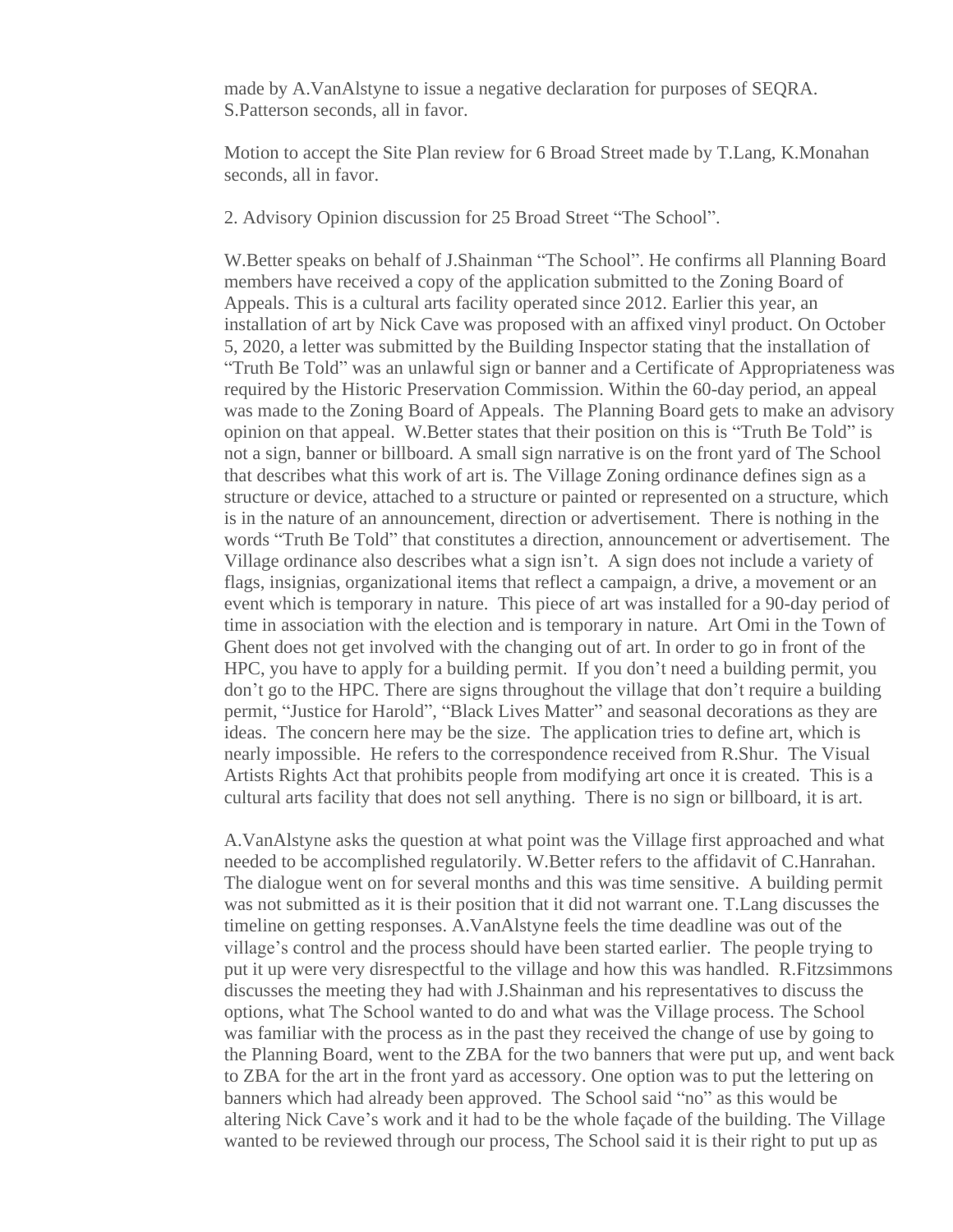art. The ZBA to determine is what is there based upon that use and what the zoning code says, art, which is exempt, or subject to regulation with an amendment of a site plan or a variance from the ZBA. W.Better discusses the village's definition of a sign and states that zoning ordinances are inconsistent with people's property rights. People deserve a more prompt turnaround time. The question is, is it a sign, banner, billboard or art? A.VanAlstyne asks if the Truth be Told installation is only the lettering on the outside or is there a larger installation on the inside of the building? C.Hanrahan refers to the August  $13<sup>th</sup>$  email. There is nothing related specifically to this artwork in the building, there is other artwork but the building is closed to the public due to the pandemic. B.Charbonneau spent a lot of time reading about the definition of a sign. He would recommend to the Board that they grant the variance.

P.Bujanow discusses that in 2012, the Planning Board approved certain conditions for the property at 25 Broad Street. The property sits in a residential area and a historic landmarks district. An application can get to the HPC in ways other than a building permit. Anything visible in a public way that gets modified on a building in the HPC district goes to the HPC for review. The minutes of Dec.12, 2012, the Planning Board approved the 25 Broad Street building to be a cultural facility, allowing an exception that typically would not be allowed. There were a number of stipulations (8) that were provided in the approval letter to J.Shainman including any external changes to the building or new signage is to be reviewed by the CEO or HPC review. The minutes also note that J.Shainman states no art will be displayed in the front of the building. An application was approved for banners with certain size requirements. There are other buildings in the Village of Kinderhook with lettering on them which over the years was deemed to be signage. The original email in August to P.Bujanow in regards to this project did not have any sense of urgency and was described as a vinyl wrap. Subsequent meetings and conversations occurred with C.Hanrahan, C.Griffen and P.Bujanow. P.Bujanow contacted New York State Department of State as they certify NYS Code Officials. There was not a formal application submitted for this project and the project was denied based on what P.Bujanow understood it to be at that time. Several weeks later, he understood it to be vinyl lettering which NYSDS had concerns over the flammability of the product. The minutes also discussed the proposal of apartments in the building. W.Better states that this is not about building code issues but zoning issues. R.Fitzsimmons states that the issue before the Zoning Board that the Planning Board is giving an advisory opinion on is "is it art or a sign subject to site plan regulations." C.Griffen states there is NOT an apartment in The School, never said it would be wrapped completely, always explained the urgency of the timing, and they have a 3M fire test stating it is less flammable than vinyl siding. W.Better reiterates the topic, is it a sign, is it a billboard, is it a banner, or is it art. The discussion of flammability is to create fear as the product is less flammable than the wood that everybody's house is built out of. A.VanAlstyne called the phone number on the documents for the product that is being used, 3M's Graphic Film Support line, and spoke with a person who said it was just as flammable as most anything else. K.Monahan states we need to stick to the point whether this is art or not for the advisory opinion. R.Bostick asks if public comment will be heard at this meeting, R.Fitzsimmons states no. She asks if a letter can be sent, R.Fitzsimmons states yes.

P.Bujanow summarizes that 25 Broad Street is located in a Historic Landmarks district and residential district. A special use permit was granted to make this a cultural facility with specific stipulations, one being any modifications to the front of the building go to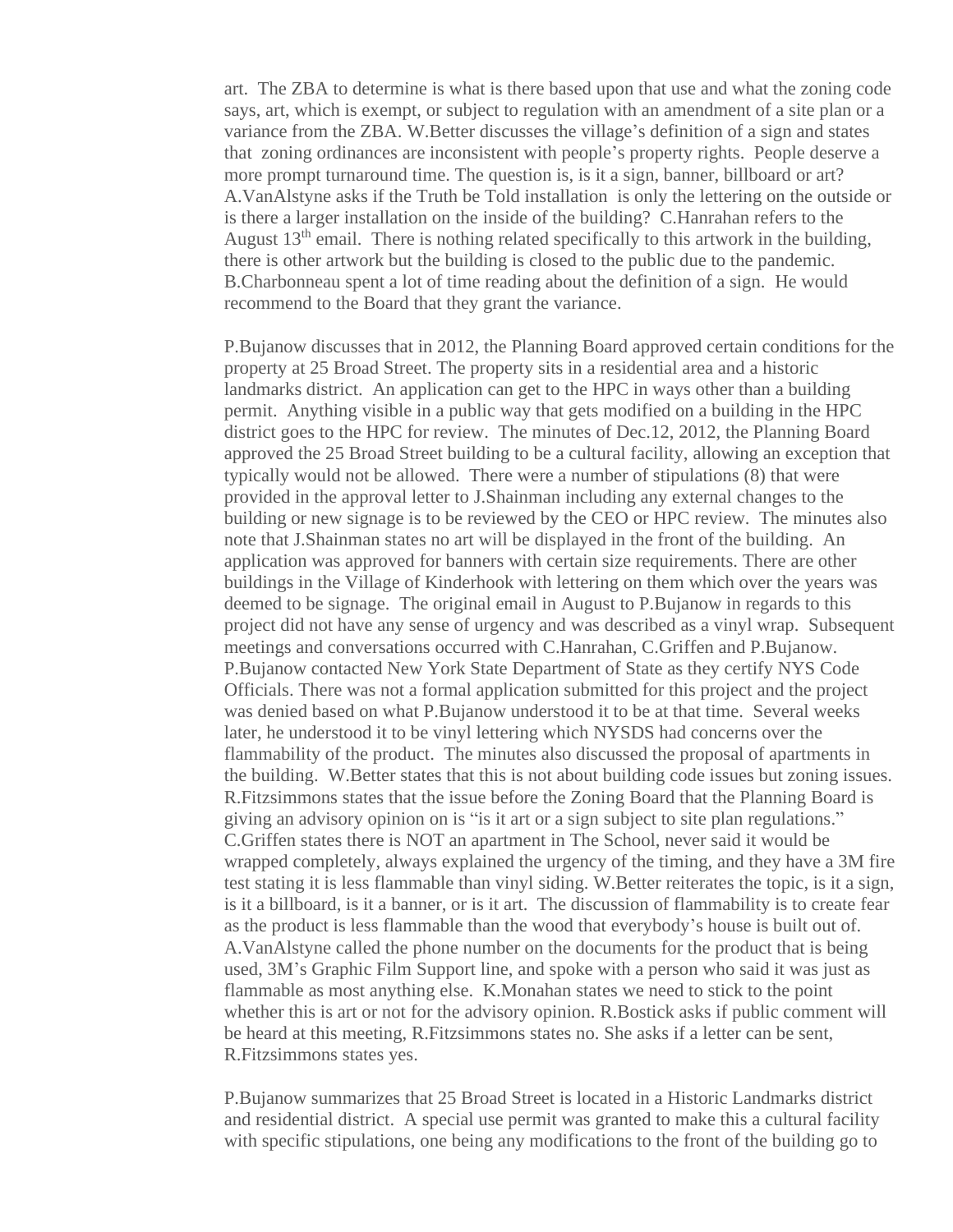the CEO and/or HPC and all art would be displayed in the back of the building. An extended size banner request was later granted as was artwork in front of the building. In 2018, an application was submitted, and later withdrawn, for façade artwork. C.Griffen states this was going to be a giant neon sign so they knew they would have to go through the normal processes for this. Every other time there was a request to change the building, J.Shainman complied with the stipulations that were put in place when this site was approved as a cultural facility. This time, there was no application or understanding of a sense of urgency. C.Griffen states that was not true about the sense of urgency which was conveyed on August 13. An artist comes up with an idea and they are responding to something in the culture so you have to act quick to realize that artist's vision so there was not time to do everything. C.Hanrahan thinks a lot of this is about misunderstanding and miscommunication. The idea of urgency came about a week after August 13 in an in person meeting at Village Hall with P.Bujanow and C.Hanrahan. A formal application was not submitted because of the previous accessory use which was granted to display artwork. They thought it would be a good to open a conversation about the project. J.Shainman's goal is to be a good member of the community as the nature of the art business is not a normal process. We need to step back and see what is best for everyone.

W. Better states that on October 5, P. Bujanow sent a letter to his client stating Truth be Told is a sign, banner or billboard. There is a certain amount of time to appeal the decision. If it does not fit within the definitions of the Zoning ordinance, it is not subject to regulations as such and that is their position on this.

S.Patterson states she appreciates the overview that everyone has provided. There are two members on the Planning Board as well as the Village Attorney who have been with this project since its inception in 2012. There have been a lot of variations on the original intent and restrictions of the special use permit. There is nothing in the Village code, and maybe there should be, that addresses art and culture. The Comprehensive Plan does have language to promote the arts and cultural opportunities in the Village.

B.Charbonneau personally would recommend that the ZBA grant the variance. He thinks it is possible to be a sign and a piece of art. He asks W.Better how long this will be in place? W.Better states it is temporary in nature and scheduled to come down in the month of January.

S.Patterson agrees that The School has been a gift to this community. She looks at this as a genuine piece of art and in her interpretation of the village code, it is not a sign.

T.Lang agrees that it is art also and Nick Cave is not a sign painter.

K.Monahan views this as art and not a sign. The School has always abided by what we have asked.

A.VanAlstyne will agree if people agree it is art, it is art but he does not agree or appreciate how it was handled and he is against it.

P.Bujanow asks K.Monahan if you call it art, and one of the stipulations states that art can only be displayed in the rear of the building, how do you square that with your recommendation? W.Better, said there was subsequently an allowance for art on the